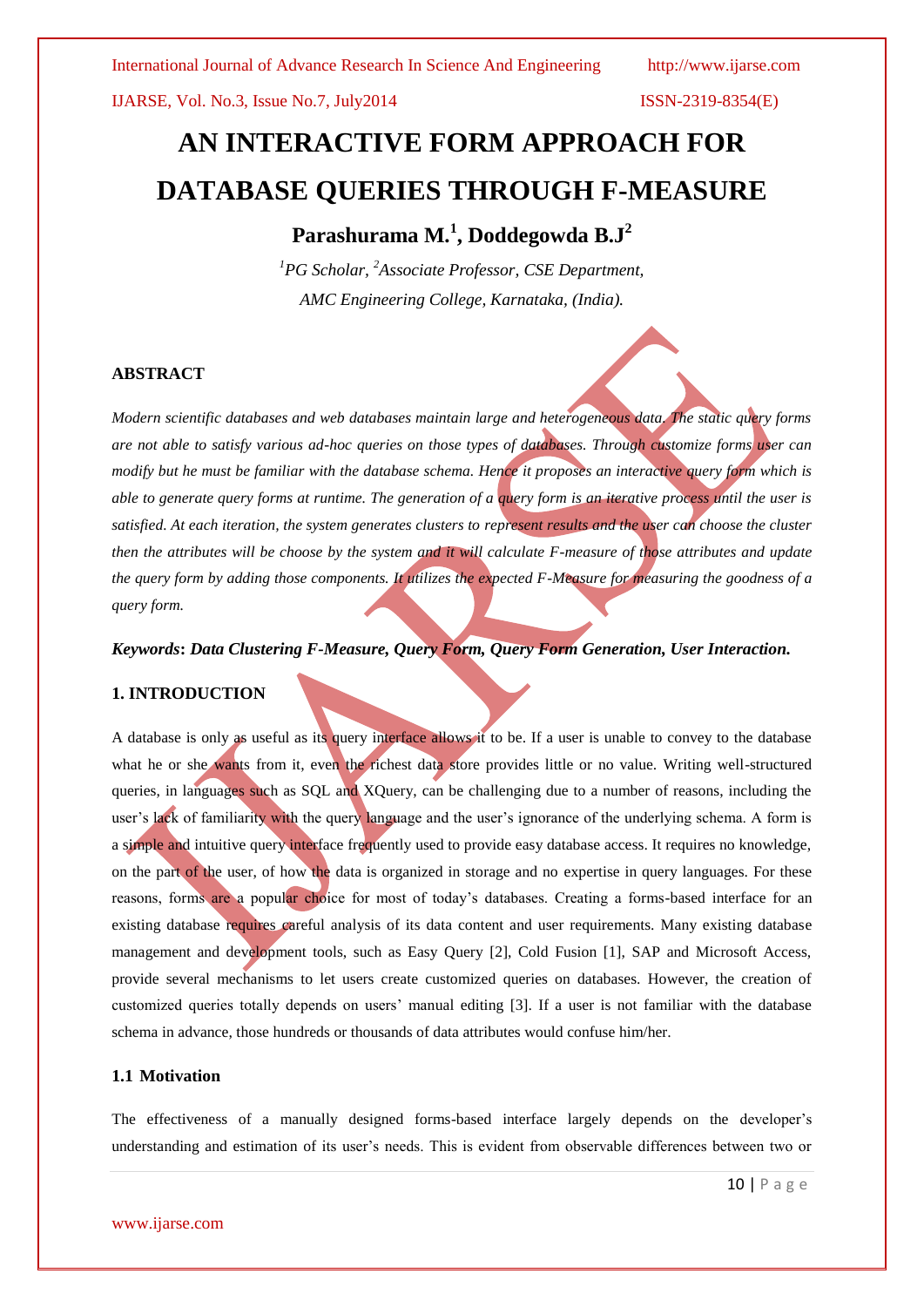more interfaces designed to serve the same purpose but by different UI designers.For example, consider the task of buying a used car. There are several database-backed websites that help users buy used vehicles and several of them provide forms based interfaces to help a user find exactly the type of car he or she is looking for. Specifically, the set of queries that they allow users to ask about the desired car are not the same. This can make some more desirable for a specific information need even if the data is the same in all of them. We analyzed the interfaces provided by five such websites: Car.com, Cars.com, AutoTrader.com, Cars Direct and eBay Motors. While all of these websites serve the same purpose (helping a user find and buy a used car) and have the same underlying data (used car listings) with more or less the same set of attributes for each listing, the ways in which their query forms are structured and presented to users are quite different. Our goal in this paper is to generation of interactive forms-based interface while keeping the interface simple.

# **II RELATED WORK**

A lot of research works focus on database interfaces which assist users to query the relational database without SQL. QBE (Query-By-Example) [6] and Query Form are two most widely used database querying interfaces. Current studies and works mainly focus on how to generate the query forms.

**Modified Query Form**: The tools provided by the database clients make great efforts to help developers generate the query forms, such as Easy Query [2], Cold Fusion [1] and so on. They provide visual interfaces for developers to create or customize query forms. The problem of those tools is that, they are provided for the professional developers [3].H.V. Jagadish proposed a system which allows end-users to customize the existing query form at run time [7]. If the database schema is very large, it is difficult for end user to find appropriate database entities and attributes.

**Automated creation of forms**: M. Jayapandian presented a data-driven method [3]. It first finds a set of data attributes, which are most likely queried based on the database schema and data instances. Then, the query forms are generated based on the selected attributes.

**Automating the design and construction of query forms**: H.V. Jagadish presented a workload-driven method [8].It applies clustering algorithm on historical queries to find the representative queries. The query forms are then generated based on those representative queries. One problem of the aforementioned approaches [3],[8] is that, if we generate lots of query forms in advance, there are still user queries that cannot be satisfied by any one of query forms. Another problem is that, when we generate a large number of query forms, how to let users find an appropriate query form would be challenging.

**Combining keyword search and forms**: A solution for aforementioned approaches [3], [8] is proposed in [9].It automatically generates a lot of query forms in advance. The user inputs several keywords to find relevant query forms from a large number of pre-generated query forms but it is not appropriate when the user does not have concrete keywords to describe the queries.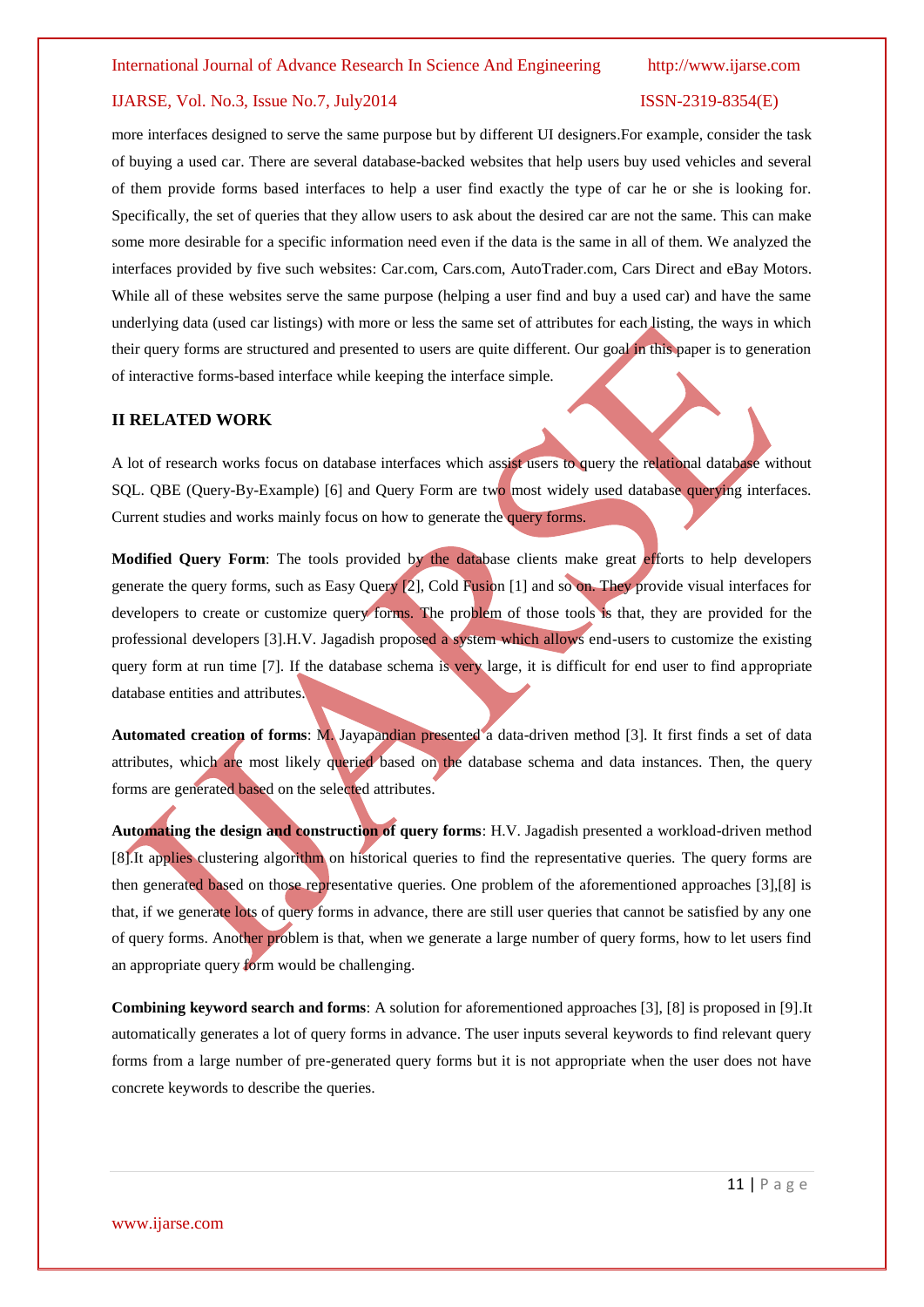# **III METHODOLOGY**

# **3.1 Architectural Overview**

For a declarative query, to design a form, we must first analyze it and identify its constraints and the required results. Then we use information gathered from this analysis, as well as from the schema of the database, to create the necessary set of form-elements. Finally, we arrange these elements in groups, label them suitably, and lay them out in a meaningful way on the form. Thus our challenge is to design a good set of forms without having an actual query log at hand.

In most cases the schema complexity is simply due to the richness of the data. This complexity is reflected in the queries to the database, many with more than one entity of interest. In this paper, we propose an Interactive Query Form [IQF] system, is a query interface which is capable of dynamically generating query forms for users. Different from traditional document retrieval, users in database retrieval are often willing to perform many rounds of actions (i.e., refining query conditions) before identifying the final candidates [4].



# **Figure1. Flowchart of Interactive Query Form.**

Fig. 1 shows the work-flow of IQF. It starts with a basic query form which contains very few primary attributes of the database. The basic query form is then enriched iteratively via the interactions between the user and our system until the user is satisfied with the query results. The general data clustering and F-Measure plays a vital role in this paper.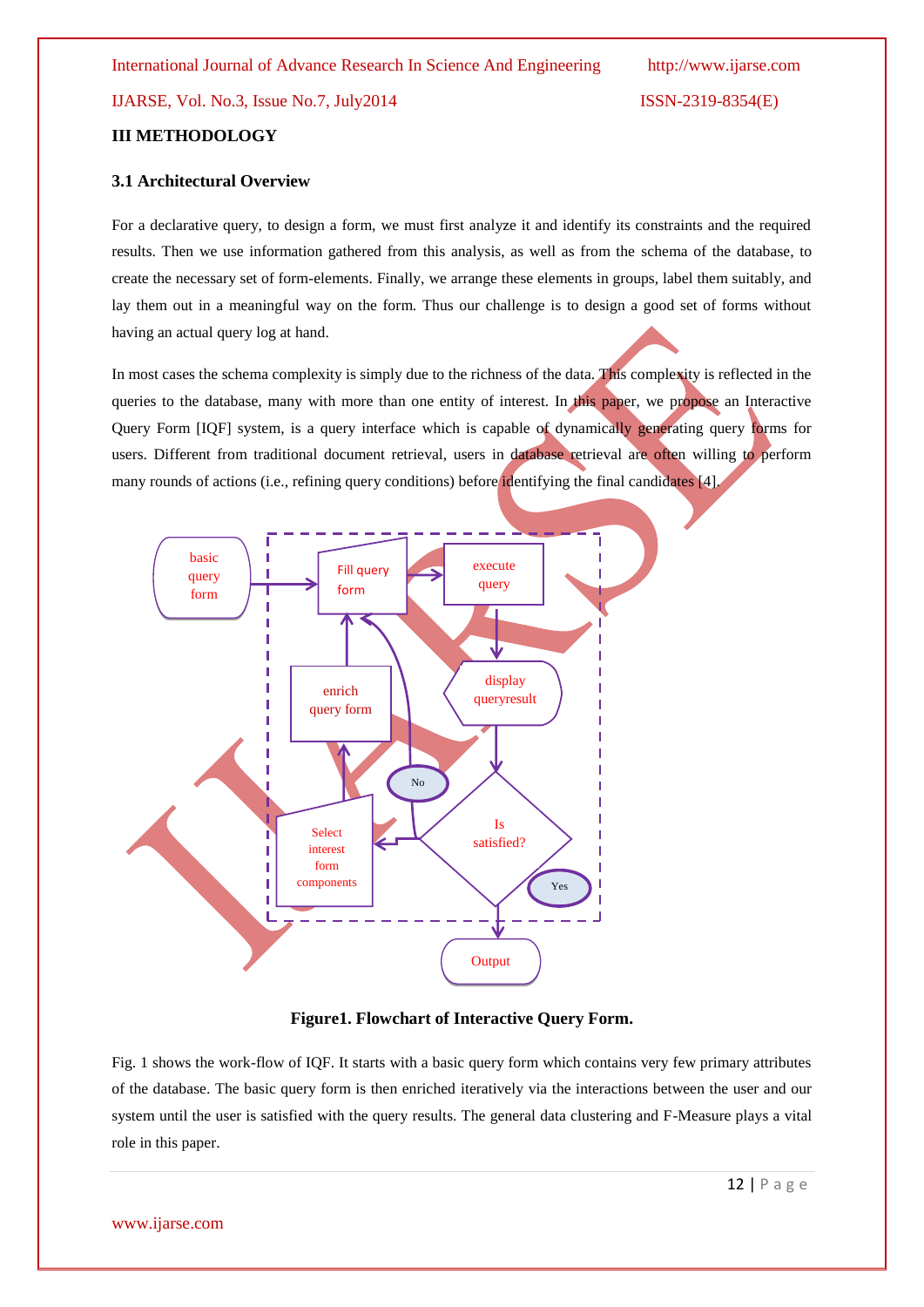# IJARSE, Vol. No.3, Issue No.7, July2014 ISSN-2319-8354(E)

We can break the forms interface design problem down into two challenges discussed below.

- $\triangleright$  The first challenge to address is determining the schema fragment(s) most likely to be of interest to a querying user. Schemas can be extremely complex in real-world databases, but actual queries issued to a database typically focus on a small subset of its schema.
- $\triangleright$  The second challenge in automated form design is to partition the filtered collection of schema elements into groups such that the entities, attributes and relationships present in a single group can meaningfully interrelate on a form to express user queries.

The iteration consists of two types of user interactions: Query Form Enrichment and Query Execution (see TABLE 1).

# **Table 1: Interactions between User and Interactive Query Form.**



# **3.2 Contribution**

Our contributions can be summarized as follows:

- $\triangleright$  We propose an interactive query form system which generates the query forms according to the user's desire at run time.
- $\triangleright$  We apply F-measure which is a typical metric to estimate the goodness of a query form [5]. The goodness of a query form is determined by the query results generated from the query form.

# **3.3 Query Forms**

In this section we formally define the query form. Each query form corresponds to an SQL query template. Definition 1: A query form F is defined as a tuple( $A_F$ ,  $R_F$ ,  $\sigma_F$ ,  $\bowtie (R_F)$ ), which represents a database query template as follows:

 $F = (SELECT A_1, A_2, ..., A_K)$ 

FROM  $\bowtie$   $(R_F)$  WHERE $\sigma_F$ ),

www.ijarse.com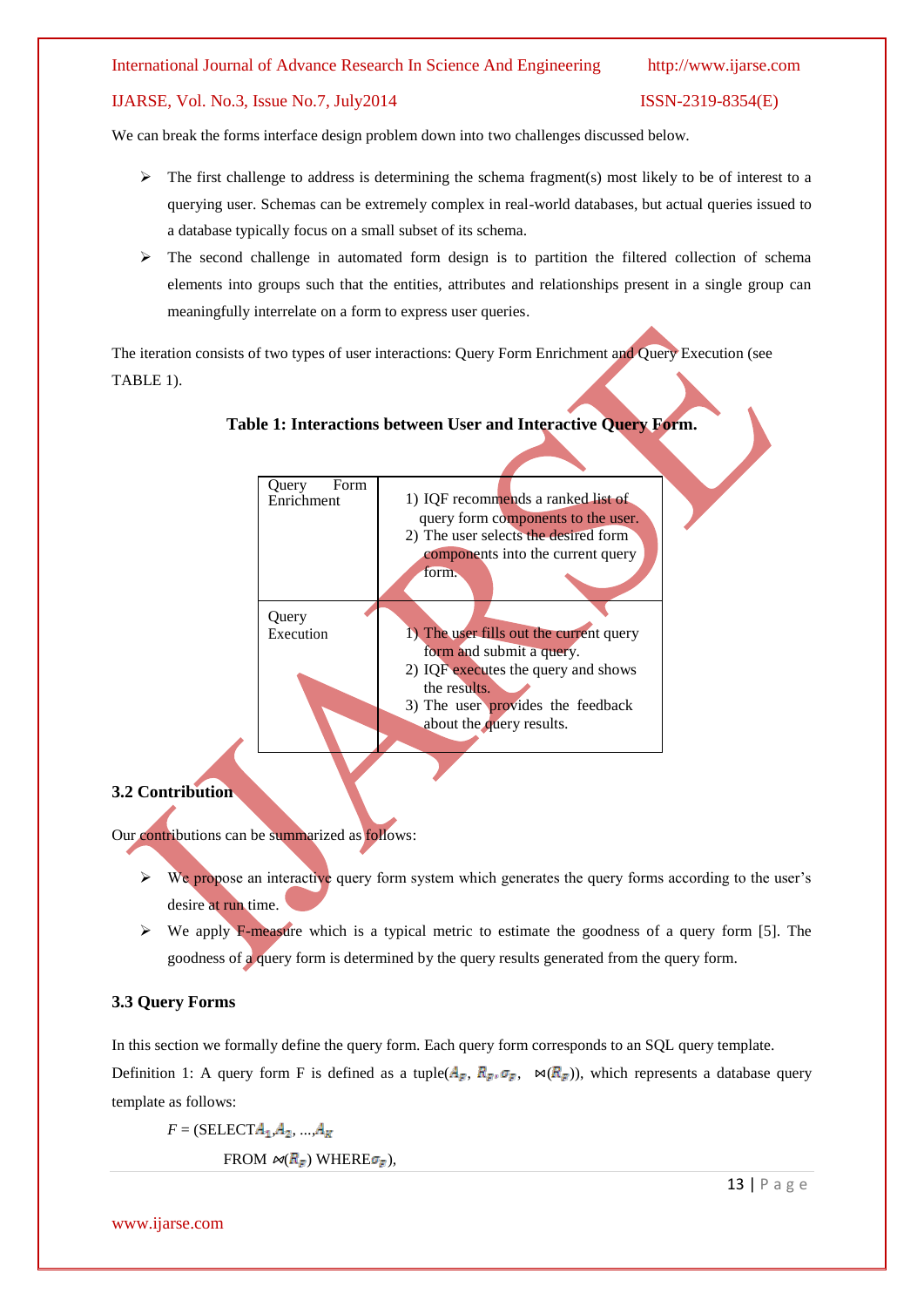Where  $A_F = \{A_1, A_2, ..., A_K\}$  are *k* attributes for projection,  $k > 0, R_F = \{R_1, R_2, ..., R_n\}$  is the set of *n* relations (or entities) involved in this query, *n* >0.Each attribute in  $A_F$  belongs to one relation in  $R_F$ .  $\sigma_F$  is a conjunction of expressions for relations,  $R_F \bowtie (R_F)$  is a join function to generate a conjunction of expressions for joining relations of  $R_F$ .

# **3.4 Query Result**

Many database queries output a huge amount of data instances. In order to avoid this we only output a compressed result table to show a high-level view of the query results first. Each instance in the compressed table represents a cluster of actual data instances. Fig. 2 shows the flow of user actions.



# **Figure 2. User Actions.**

Another important usage of the compressed view is to collect the user feedback. In real world, end-users are reluctant to provide explicit feedback. The click-through on the compressed view table is an implicit feedback to tell our system which cluster (or subset) of data instances is desired by the user.

# **3.5 Ranking Metric**

Query forms are designed to return the user's de-sired result. There are two traditional measures to evaluate the quality of the query results: precision and recall [5]. Expected precision is the expected proportion of the query results which are interested by the current user. Expected recall is the expected proportion of user interested data instances which are returned by the current query form. The user interest is estimated based on the user's clickthrough on query results.

# **3.6 Estimation of F-Measure**

Interactive query form provides a two-level ranked list for the components. The first level is the ranked list of entities. The second level is the ranked list of attributes in the same entity.

The ranking score estimation is achieved by using F-Measure. Given a set of projection attributes A and an universe of selection expressions σ, the expected F-Measure of a query form F =(A<sub>F</sub>, R<sub>F</sub>, σ<sub>F</sub>,  $\alpha$ (R<sub>F</sub>) ) is  $FScore_E(F)$ , i.e.,

 $FScore<sub>F</sub>(F<sub>i</sub>)$ 

 $= (1 + \beta^2)$ . Precision<sub>E</sub>(F<sub>i</sub>). Recall<sub>E</sub>(F<sub>i</sub>)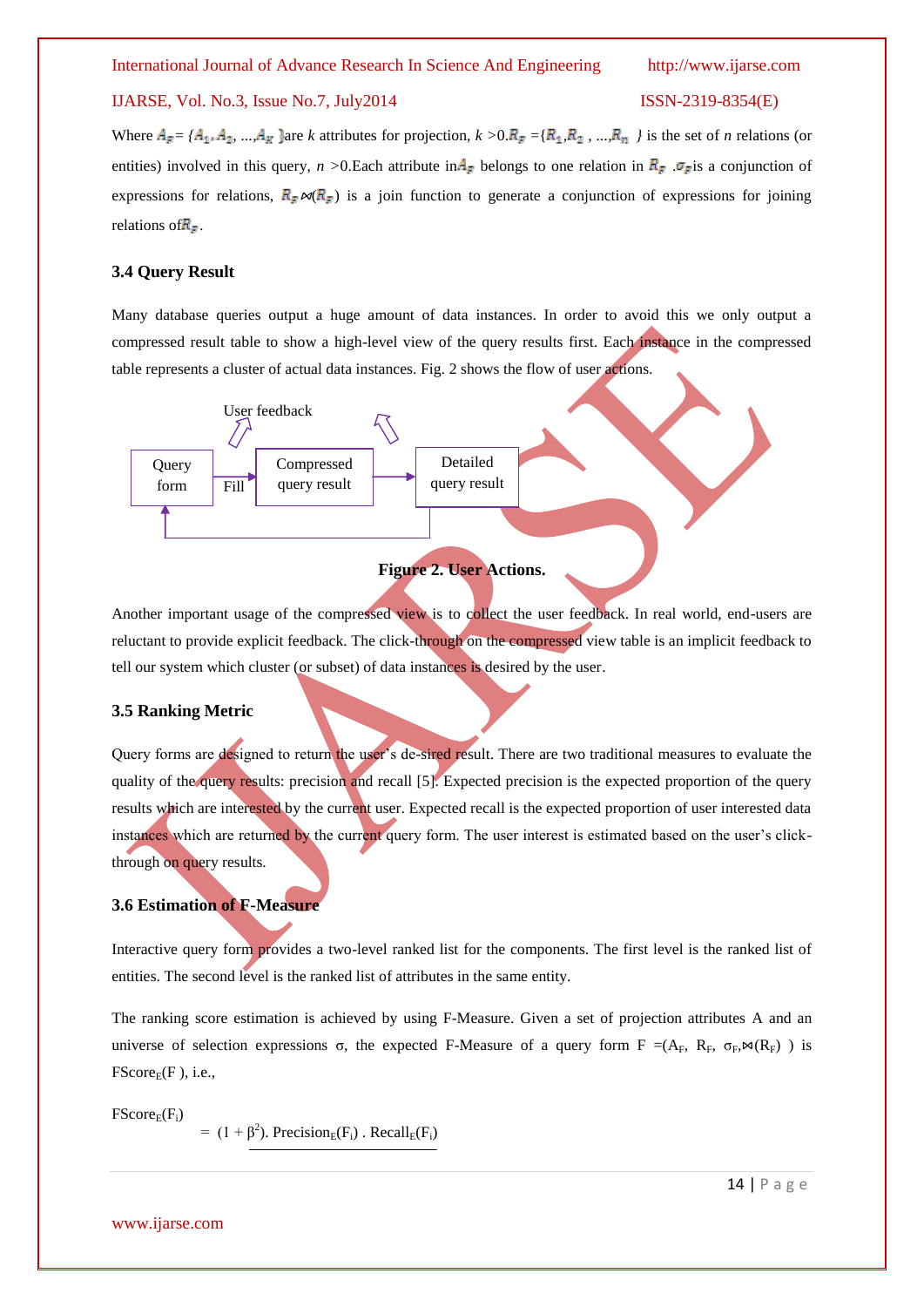IJARSE, Vol. No.3, Issue No.7, July2014 ISSN-2319-8354(E)

 β <sup>2</sup>.Precision<sub>E</sub>(F<sub>i</sub>) + Recall<sub>E</sub>(F<sub>i</sub>) (1)

Notations: TABLE 2 lists the symbols used in this paper. Let *F* be a query form with selection condition  $\sigma_F$  and projection attribute set  $A_F$ . Let *D* be the collection of instances in  $\bowtie$  ( $R_F$ ). *N* is the number of data instances in *D*. Let *d* be an instance in *D* with a set of attributes  $A = fA_1$ ,  $A_2$ , ...,  $A_n g$ , where  $n = jAj$ . We use  $d_{AF}$  to denote the projection of instance *d* on attribute set  $A_F$  and we call it a projected instance. *P (d)* is the occurrence probability of *d* in *D*. *P* ( $\sigma_F$ *jd*) is the probability of *d* satisfies  $\sigma_F$ *P* ( $\sigma_F$ *jd*) $\in$  {0, 1}.

|                  | <b>Table 2: Symbols and Notations.</b>                 |
|------------------|--------------------------------------------------------|
| $\boldsymbol{F}$ | query form                                             |
| RF               | set of relations involved in F                         |
| A                | set of all attributes in $\approx (R_F)$               |
| $A_r(F)$         | set of relevant attributes of query form $F$           |
| $\sigma F$       | set of selection expressions of query form $F$         |
| d                | data instance in $\approx (R_F)$                       |
| D                | the collection of data instances in $\mathcal{M}(R_F)$ |
| $\boldsymbol{N}$ | number of data instances in $D$                        |
| $\mathcal{Q}$    | database query                                         |
| DQ               | results of $Q$                                         |
| $\alpha$         | fraction of instances desired by users                 |

**Algorithm 2**: QueryConstruction

**Data:** $Q = \{Q_1, Q_2, \ldots\}$  is the set of previous queries executed on  $F_i$ .

**Result**:*Qone*is the query ofOne-Query **Begin**

> *σone* ←0 **for***Q € Q* **do**

 $A_{one}$  ←  $A_{Fi}$   $UA_r$  $(F_i)$ *Qone ←GenerateQuery(Aone,σone)*

 $\sigma_{one}$  $V$ *\_ σ*

Algorithm 2 describes the algorithm of the One-Query's query construction.

The function Generate Query is to generate the database query based on the given set of projection attributes  $A_{one}$  with selection expression  $\sigma_{one}$ . When the system receives the result of the query from the database engine, it calls the second algorithm of One-Query to find the best query condition. The query results will be clustered

15 | P a g e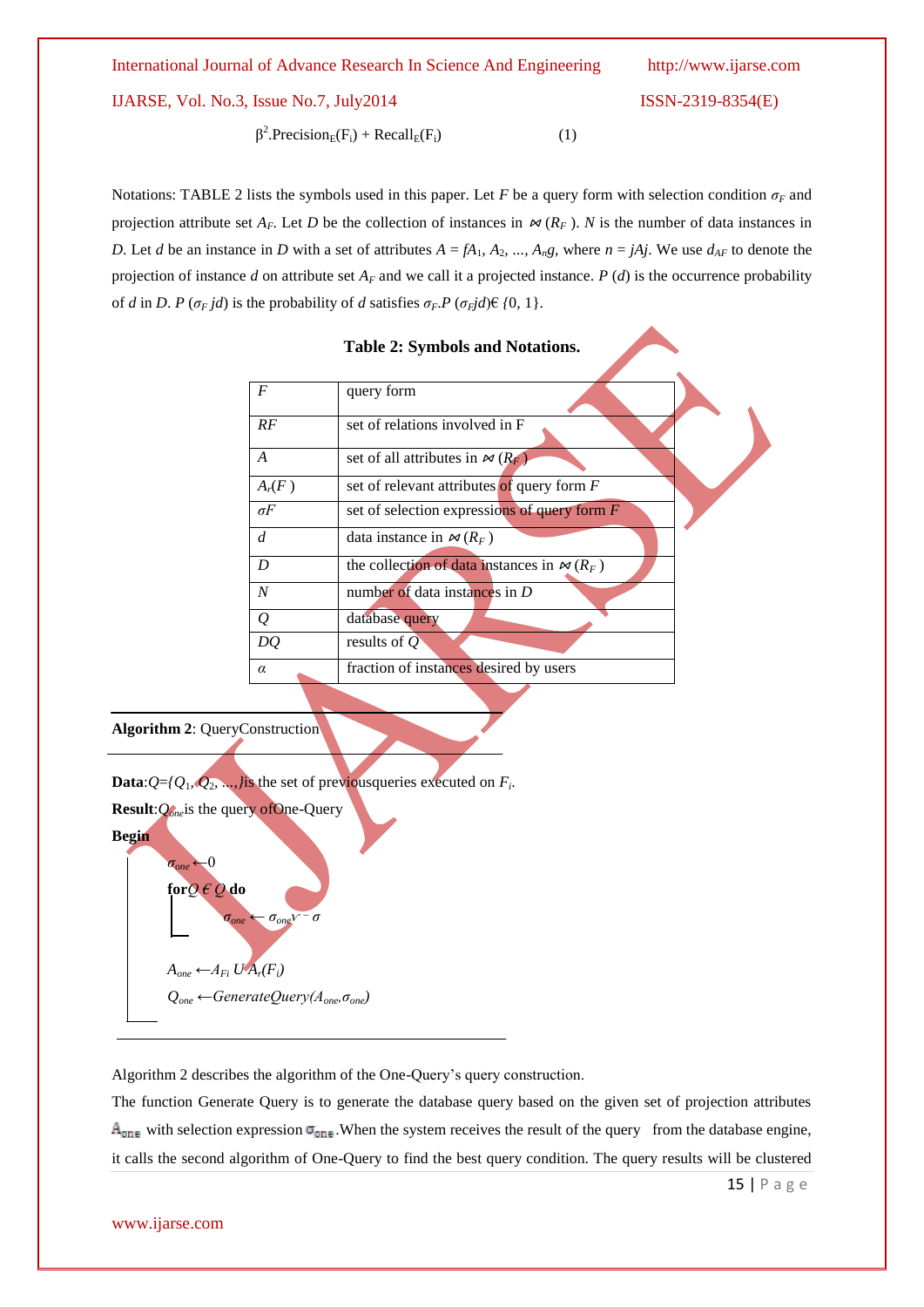# IJARSE, Vol. No.3, Issue No.7, July2014 ISSN-2319-8354(E)

using general data clustering algorithm i.e., k-Medoid have been used in this paper. The clusters will be compacted by using the abstract clustering algorithm. Then user will choose clusters based on that f-measure will be calculated and the result will be displayed for the user.

# **Algorithm 3:** FindBestLessEqCondition

**Data**:*α* is the fraction of instances desired by user,*DQone*is the query result of *Qone*, *A<sup>s</sup>* is theselection attribute. **Result**:*s\**is the best query condition of*A<sup>s</sup>* .

### **begin**

# *// sort by A<sup>s</sup> into an ordered set Dsorted Dsorted ←*Sort(*DQone , As*) *s ←*∅, *fscore⃰←*0 *n ←*0, *d ← αβ*<sup>2</sup> **for**  $i \leftarrow 1$  **to**  $\left|D_{sorted}\right|$  **do**  $d$  ← *D*<sub>sorted</sub>[i]  $s \leftarrow "A_s \leq d_{As}$ " *// compute fscore of*  $A_s \leq d_{As}$  *"*  $n \leftarrow n + Pu(dA_{Fi})P(dA_{Fi})P(\sigma F_i/d)P(s/d)$  $d \leftarrow d + P(d_{AFi})P(\sigma_{Fi}/d)P(s/d)$  $fscore \leftarrow (1 + \beta^2) \cdot n/d$ **if** *fscore≥fscore* **then**   $s \leftarrow s$ *fscore⃰← fscore*

# **3.7 Performance Evaluation**

# **3.7.1 Experimental Setup**

We implemented interactive query forms as a web-based system using Java Development Kit [JDK] 1.6 with Java Server Page. The runtime web interface for the query forms using open-source JavaScript library jQuery 1.4. We are using MySQL as the database engine. These experiments are planning to run using a machine with Intel Core 3 CPU @2.83GHz, 1GB main memory, and running on Windows XP SP2.

Data Sets: Database: Educational database.

The below fig.3(a) shows the F-Measure graph which is used to calculate the goodness of the query form. Ranking score is a supervised method to measure the accuracy of the recommendation. The fig.3(b) shows the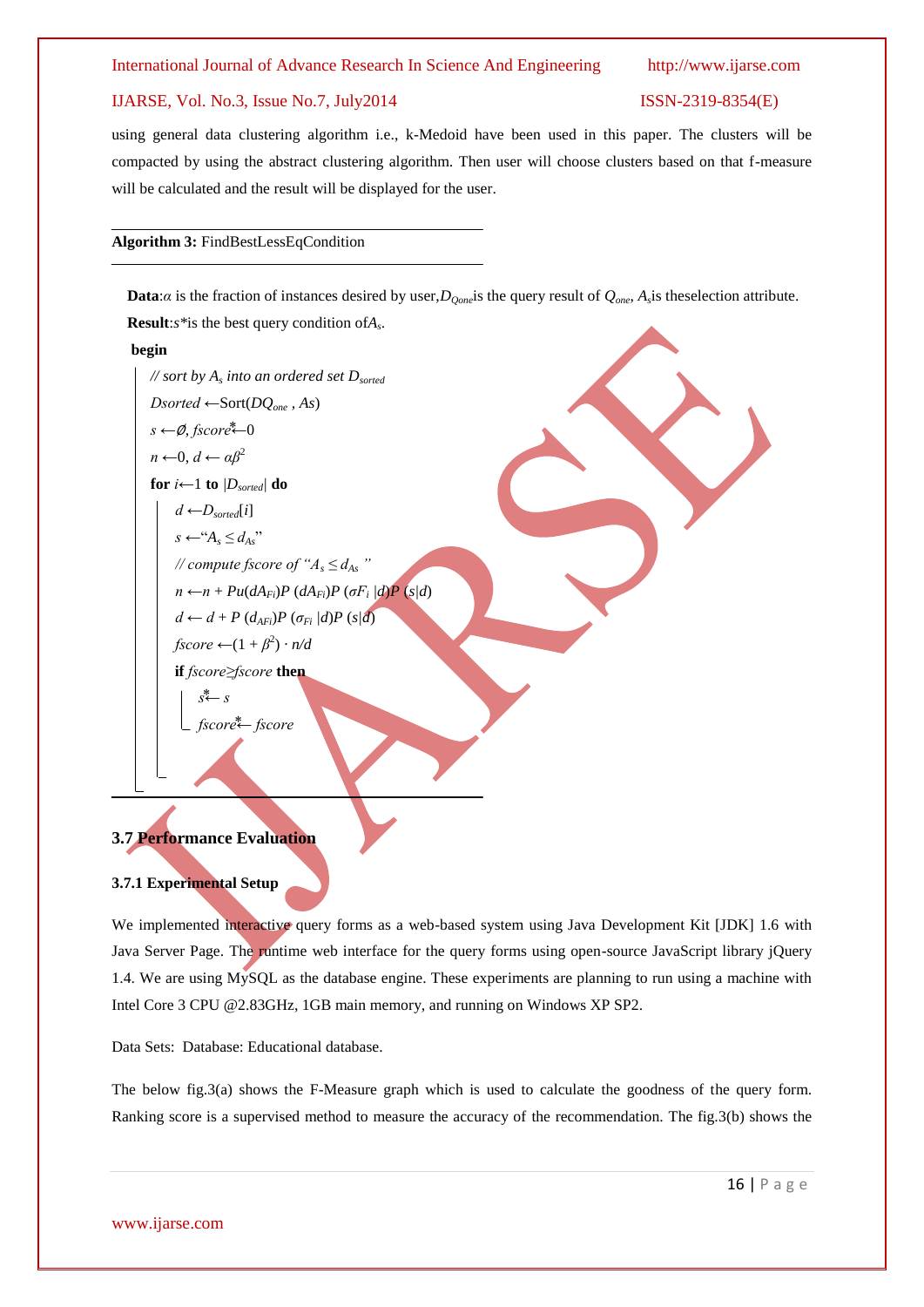# IJARSE, Vol. No.3, Issue No.7, July2014 ISSN-2319-8354(E)

Average Ranking Score of the Interactive Query Form. The run-time cost of ranking projection and selection components for IQF depends on the current form components and the query result size**.**







 $0.2$ 

 $0.3$ 

Training Queries Data

 $0.4$ 

o.s

# **IV CONCLUSION**

Query interfaces play a vital role in determining the usefulness of a database. A form-based interface is widely regarded as the most user-friendly querying method. In this paper, we have developed mechanisms to overcome the challenges that limit the usefulness of forms, namely their restrictive nature. In this paper we propose an interactive query form generation approach which helps users to dynamically generate query forms.

As future work, we will study how our approach can be extended to non-relational data. As for the future work, we plan to develop multiple methods to capture the user's interest for the queries besides the click feedback. For instance, we can add a text-box for users to input some keywords queries.

# **REFERENCES**

[1] Cold Fusion. http://www.adobe.com/products/coldfusion/.

[2] EasyQuery. http://devtools.korzh.com/eq/dotnet/.

[3] M. Jayapandian and H. V. Jagadish. Automated creation of a forms-based database query interface. In Proceedings of the VLDB Endowment, pages 695–709, August 2008.

[4] S. Agrawal, S. Chaudhuri, G. Das, and A. Gionis. Automated ranking of database query results. In CIDR, 2003.

[5] G. Salton and M. McGill. Introduction to Modern Information Retrieval. McGraw-Hill, 1984.

[6] M. M. Zloof. Query-by-example: the invocation and definition of tables and forms. In Proceedings of VLDB, pages 1–14, Framingham, Massachusetts, USA, September 1975.